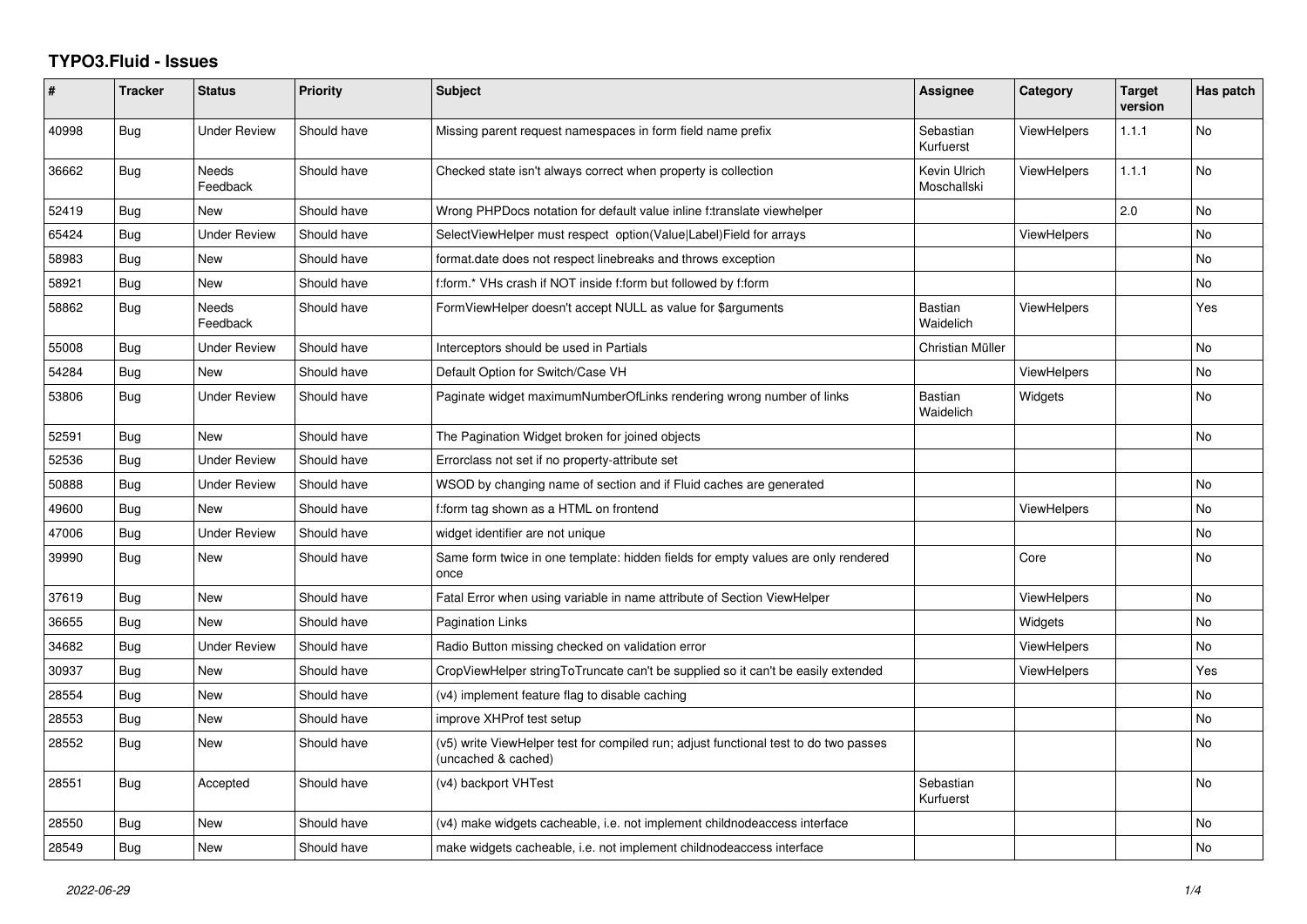| #     | <b>Tracker</b> | <b>Status</b>       | <b>Priority</b> | Subject                                                                               | <b>Assignee</b>             | Category    | <b>Target</b><br>version | Has patch |
|-------|----------------|---------------------|-----------------|---------------------------------------------------------------------------------------|-----------------------------|-------------|--------------------------|-----------|
| 13045 | Bug            | New                 | Should have     | Entity decode of strings are different between if-conditions and output of variable   |                             |             |                          |           |
| 12863 | Bug            | New                 | Should have     | Attributes of a viewhelper can't contain a '-'                                        | Sebastian<br>Kurfuerst      | Core        |                          | No        |
| 8648  | Bug            | New                 | Should have     | format.crop ViewHelper should support all features of the crop stdWrap function       |                             | ViewHelpers |                          | No        |
| 3481  | Bug            | New                 | Should have     | Use ViewHelperVariableContainer in PostParseFacet                                     |                             | Core        |                          | No        |
| 60856 | Bug            | New                 | Must have       | Target attribute not supported by the form viewhelper                                 |                             | ViewHelpers |                          | Yes       |
| 59057 | Bug            | <b>Under Review</b> | Must have       | Hidden empty value fields shoud be disabled when related field is disabled            | <b>Bastian</b><br>Waidelich | ViewHelpers |                          | No        |
| 57885 | Bug            | New                 | Must have       | Inputs are cleared from a second form if the first form produced a vallidation error  |                             |             |                          | No        |
| 51239 | Bug            | <b>Under Review</b> | Must have       | AbstractViewHelper use incorrect method signature for "\$this->systemLogger->log()"   | Adrian Föder                | Core        |                          | Yes       |
| 49038 | Bug            | New                 | Must have       | form.select does not select the first item if prependOptionValue is used              |                             |             |                          | No        |
| 40064 | Bug            | New                 | Must have       | Multiselect is not getting persisted                                                  |                             | ViewHelpers |                          | No        |
| 38369 | Bug            | New                 | Must have       | Resource ViewHelpers should not fall back to request package                          |                             | View        |                          | No        |
| 33628 | Bug            | Needs<br>Feedback   | Must have       | Multicheckboxes (multiselect) for Collections don't work                              | Christian Müller            | ViewHelpers |                          | No        |
| 33551 | Bug            | New                 | Must have       | View helper values break out of a partial scope                                       | Sebastian<br>Kurfuerst      | Core        |                          | No        |
| 27607 | Bug            | New                 | Must have       | Make Fluid comparisons work when first element is STRING, second is NULL.             |                             | Core        |                          | No        |
| 46289 | Bug            | Needs<br>Feedback   | Should have     | Enable Escaping Interceptor in XML request format                                     |                             | View        | 2.0.1                    | No        |
| 45384 | Bug            | New                 | Must have       | Persisted entity object in widget-configuration cannot be deserialized (after reload) |                             | Widgets     | 2.0.1                    | No        |
| 44234 | Bug            | <b>Under Review</b> | Should have     | selectViewHelper's sorting does not respect locale collation                          |                             | ViewHelpers | 2.1                      | No        |
| 60181 | Feature        | New                 | Could have      | Caching mechanism for Fluid Views/Templates                                           |                             | View        |                          | No        |
| 48355 | Feature        | New                 | Could have      | Assign output of viewhelper to template variable for further processing.              |                             |             |                          |           |
| 36559 | Feature        | New                 | Could have      | New widget progress bar                                                               |                             |             |                          | Yes       |
| 30555 | Feature        | New                 | Could have      | Make TagBuilder more extensible                                                       |                             | Core        |                          | No        |
| 10472 | Feature        | New                 | Could have      | <b>Fluid Standalone distribution</b>                                                  |                             | Core        |                          | No        |
| 9005  | Feature        | Accepted            | Could have      | Fluid Template Analyzer (FTA)                                                         | Sebastian<br>Kurfuerst      |             |                          |           |
| 8989  | Feature        | Needs<br>Feedback   | Could have      | Search path for fluid template files                                                  |                             | View        |                          | No        |
| 7608  | Feature        | New                 | Could have      | Configurable shorthand/object accessor delimiters                                     |                             | Core        |                          | Yes       |
| 3725  | Feature        | New                 | Could have      | <b>CSS Engine</b>                                                                     | Christian Müller            | ViewHelpers |                          | No        |
| 1907  | Feature        | New                 | Could have      | Default values for view helpers based on context                                      |                             | Core        |                          |           |
| 60271 | Feature        | New                 | Should have     | Paginate viewhelper, should also support arrays                                       |                             |             |                          | No        |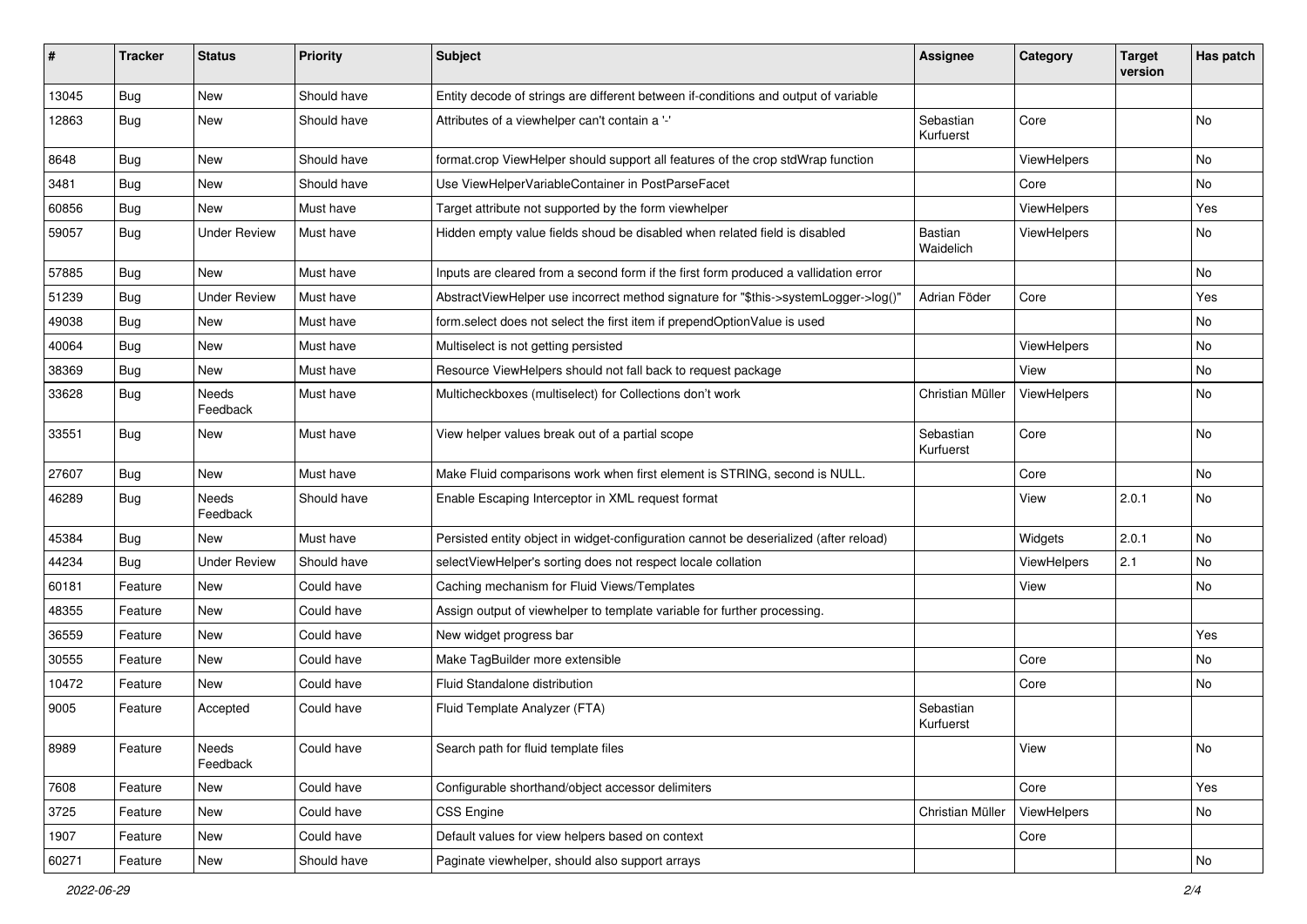| #     | <b>Tracker</b> | <b>Status</b>       | <b>Priority</b>      | Subject                                                                                       | <b>Assignee</b>        | Category    | <b>Target</b><br>version | Has patch |
|-------|----------------|---------------------|----------------------|-----------------------------------------------------------------------------------------------|------------------------|-------------|--------------------------|-----------|
| 60003 | Feature        | New                 | Should have          | Add required-Attribute to f:form.password                                                     |                        | ViewHelpers |                          | <b>No</b> |
| 52640 | Feature        | <b>Under Review</b> | Should have          | Create an UnlessViewHelper as opposite to the IfViewHelper                                    | Marc Neuhaus           |             |                          | No        |
| 51277 | Feature        | New                 | Should have          | ViewHelper context should be aware of actual file occurrence                                  |                        |             |                          | No        |
| 49756 | Feature        | <b>Under Review</b> | Should have          | Select values by array key in checkbox viewhelper                                             |                        |             |                          | No        |
| 46545 | Feature        | New                 | Should have          | Better support for arrays in options of SelectViewHelper                                      |                        |             |                          | No        |
| 46257 | Feature        | <b>Under Review</b> | Should have          | Add escape sequence support for Fluid                                                         |                        | Core        |                          | No        |
| 45345 | Feature        | Needs<br>Feedback   | Should have          | Easy to use comments for fluid that won't show in output                                      |                        |             |                          |           |
| 45153 | Feature        | New                 | Should have          | f:be.menus.actionMenuItem - Detection of the current select option is insufficient            |                        |             |                          | No        |
| 42397 | Feature        | New                 | Should have          | Missing viewhelper for general links                                                          |                        |             |                          | No        |
| 40081 | Feature        | New                 | Should have          | Allow assigned variables as keys in arrays                                                    |                        |             |                          | No        |
| 39936 | Feature        | New                 | Should have          | registerTagAttribute should handle default values                                             |                        | ViewHelpers |                          | No        |
| 38130 | Feature        | New                 | Should have          | Checkboxes and multiple select fields should have an assignable default value                 |                        |             |                          | No        |
| 37095 | Feature        | New                 | Should have          | It should be possible to set a different template on a Fluid TemplateView inside an<br>action | Christopher<br>Hlubek  |             |                          | No        |
| 36410 | Feature        | New                 | Should have          | Allow templates to send arguments back to layout                                              |                        | ViewHelpers |                          | No        |
| 33394 | Feature        | Needs<br>Feedback   | Should have          | Logical expression parser for BooleanNode                                                     | <b>Tobias Liebig</b>   | Core        |                          | <b>No</b> |
| 33215 | Feature        | New                 | Should have          | RFC: Dynamic values in ObjectAccess paths                                                     |                        |             |                          | <b>No</b> |
| 31955 | Feature        | New                 | Should have          | f:uri.widget                                                                                  |                        | Widgets     |                          | No        |
| 9514  | Feature        | New                 | Should have          | Support explicit Array Arguments for ViewHelpers                                              |                        |             |                          |           |
| 5933  | Feature        | Accepted            | Should have          | Optional section rendering                                                                    | Sebastian<br>Kurfuerst | ViewHelpers |                          | No        |
| 4704  | Feature        | New                 | Should have          | Improve parsing exception messages                                                            |                        | Core        |                          |           |
| 3291  | Feature        | Needs<br>Feedback   | Should have          | Cacheable viewhelpers                                                                         |                        |             |                          | <b>No</b> |
| 51100 | Feature        | New                 | Must have            | Links with absolute URI should have the option of URI Scheme                                  |                        | ViewHelpers |                          | <b>No</b> |
| 43346 | Feature        | <b>Under Review</b> | Should have          | Allow property mapping configuration via template                                             | Karsten<br>Dambekalns  | ViewHelpers | 2.1                      | No        |
| 62346 | Feature        | New                 | Could have           | f:comment should have high precende                                                           |                        | Core        | 3.x                      | No        |
| 26664 | Task           | New                 | Won't have this time | Clean up Form ViewHelpers                                                                     |                        | ViewHelpers |                          | No        |
| 26658 | Task           | New                 | Won't have this time | Make Form ViewHelpers consistent                                                              |                        | ViewHelpers |                          | No        |
| 34309 | Task           | New                 | Could have           | Unknown ViewHelpers cause exception - should be handled more graceful                         |                        | ViewHelpers |                          | No        |
| 56237 | Task           | New                 | Should have          | in-line (Condition) View Helpers should not evaluate on parsing                               |                        |             |                          | No        |